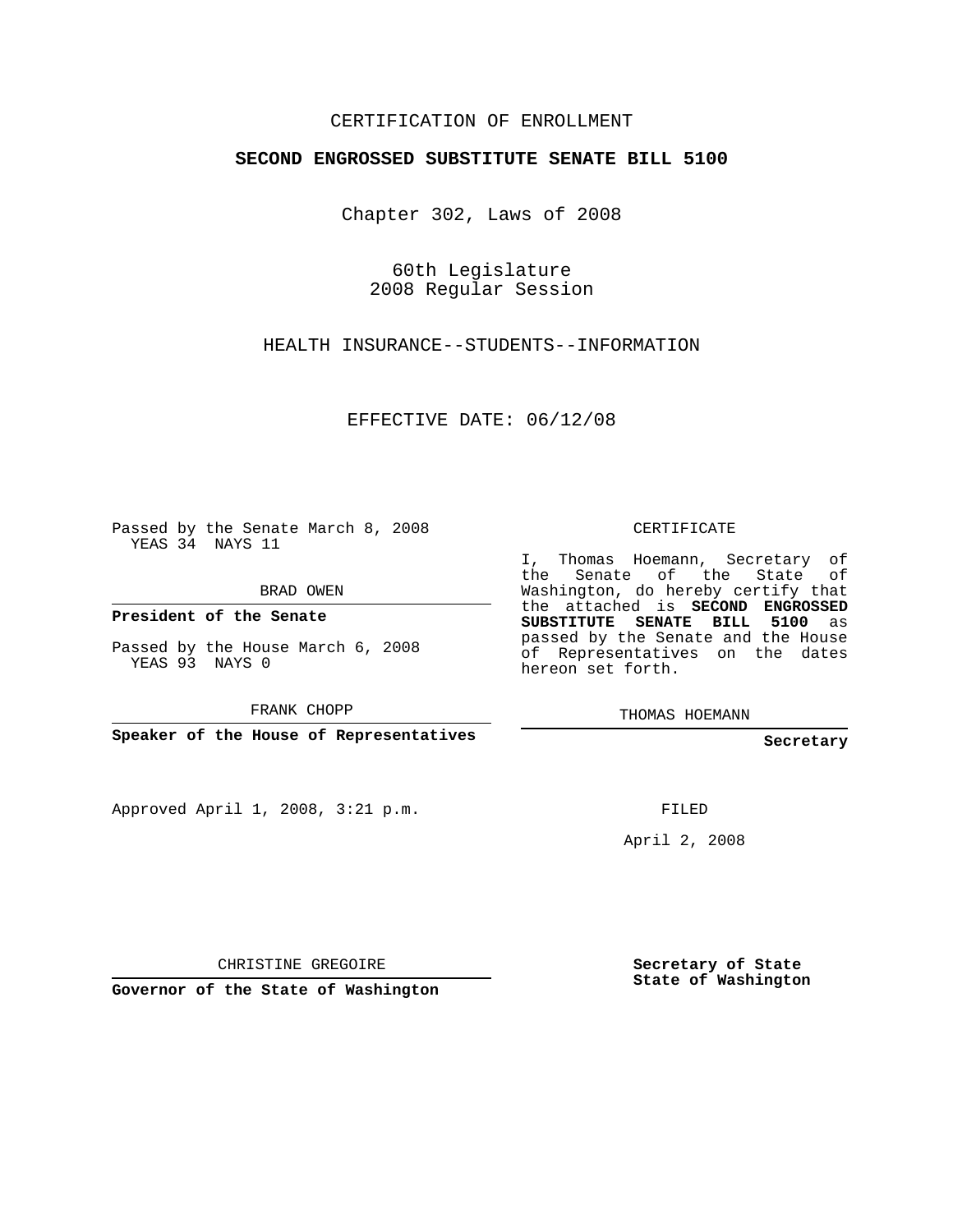## **SECOND ENGROSSED SUBSTITUTE SENATE BILL 5100** \_\_\_\_\_\_\_\_\_\_\_\_\_\_\_\_\_\_\_\_\_\_\_\_\_\_\_\_\_\_\_\_\_\_\_\_\_\_\_\_\_\_\_\_\_

\_\_\_\_\_\_\_\_\_\_\_\_\_\_\_\_\_\_\_\_\_\_\_\_\_\_\_\_\_\_\_\_\_\_\_\_\_\_\_\_\_\_\_\_\_

AS AMENDED BY THE HOUSE

Passed Legislature - 2008 Regular Session

## **State of Washington 60th Legislature 2008 Regular Session**

**By** Senate Committee on Early Learning & K-12 Education (originally sponsored by Senators Hobbs, McAuliffe, Regala, Fairley, Shin, Weinstein, Murray, Keiser, Prentice, Kline, Spanel, Fraser, Tom, Kohl-Welles and Rasmussen)

READ FIRST TIME 02/28/07.

 1 AN ACT Relating to information for students regarding health 2 insurance; adding a new section to chapter 28A.210 RCW; and creating a 3 new section.

4 BE IT ENACTED BY THE LEGISLATURE OF THE STATE OF WASHINGTON:

 5 NEW SECTION. **Sec. 1.** A new section is added to chapter 28A.210 6 RCW to read as follows:

 (1) By August 1, 2008, the superintendent of public instruction shall solicit and select up to six school districts to implement, on a pilot project basis, this section. The selected school districts shall include districts from urban and rural areas, and eastern and western Washington.

 (2) Beginning with the 2008-09 school year, as part of a public school's enrollment process, each school participating as a pilot project shall annually inquire whether a student has health insurance. The school shall include in the inquiry a statement explaining that an outreach worker may contact families with uninsured students about options for health care coverage. The inquiry shall make provision for the parent or guardian to authorize the sharing of information for this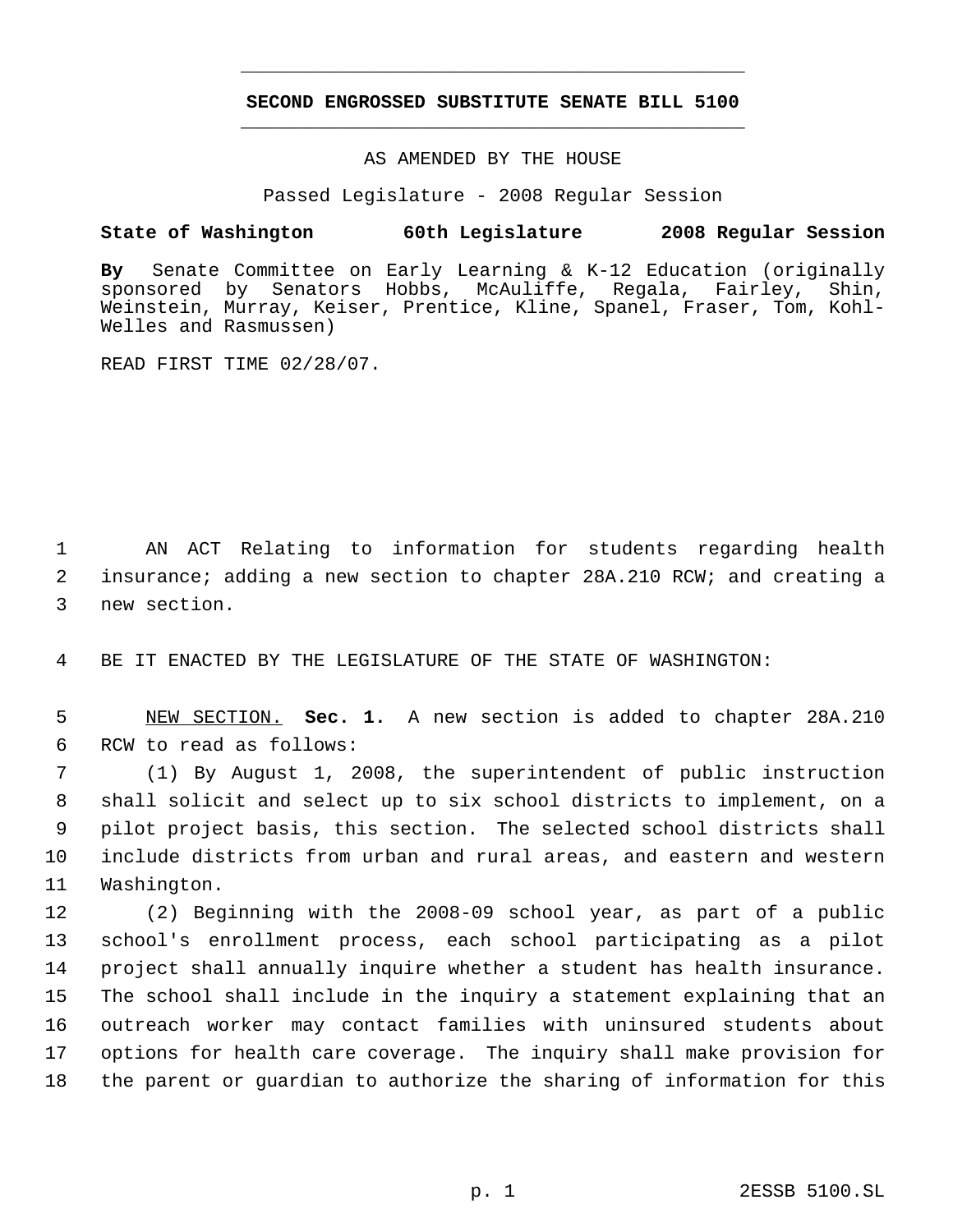purpose, consistent with state and federal confidentiality requirements.

 (3) The school shall record each student's health insurance status in the district's student information system.

 (4) By December 1, 2008, from the district's student information system, the pilot school shall develop a list of students without insurance for whom parent authorization to share information was granted. To the extent such information is available, the list shall include:

 (a) Identifiers, including each student's full name and date of birth; and

 (b) Parent or guardian contact information, including telephone number, e-mail address, and street address.

 (5) By September 1, 2008, the department and superintendent shall develop and make available a model agreement to enable schools to share student information in compliance with state and federal confidentiality requirements.

 (6) By January 1, 2009, each participating pilot school and a local outreach organization, where available, shall work to put in place an agreement to share student information in accordance with state and federal confidentiality requirements. Once an agreement is in place, the school shall share the list described in subsection (4) of this section with the outreach organization.

 (7) The outreach organization shall use the information on the list to contact families and assist them to enroll students on a medical program, in accordance with chapter 74.09 RCW.

 (8) By July 1, 2009, pilot schools shall report to the superintendent of public instruction:

 (a) The number of students identified without health insurance under subsection (2) of this section; and

 (b) Whether an agreement as described under subsection (6) of this section is in place.

 (9) By December 1, 2009, the department and the superintendent shall submit a joint report to the legislature that provides:

 (a) Summary information on the number of students identified without insurance;

 (b) The number of schools with agreements with outreach organizations and the number without such agreements;